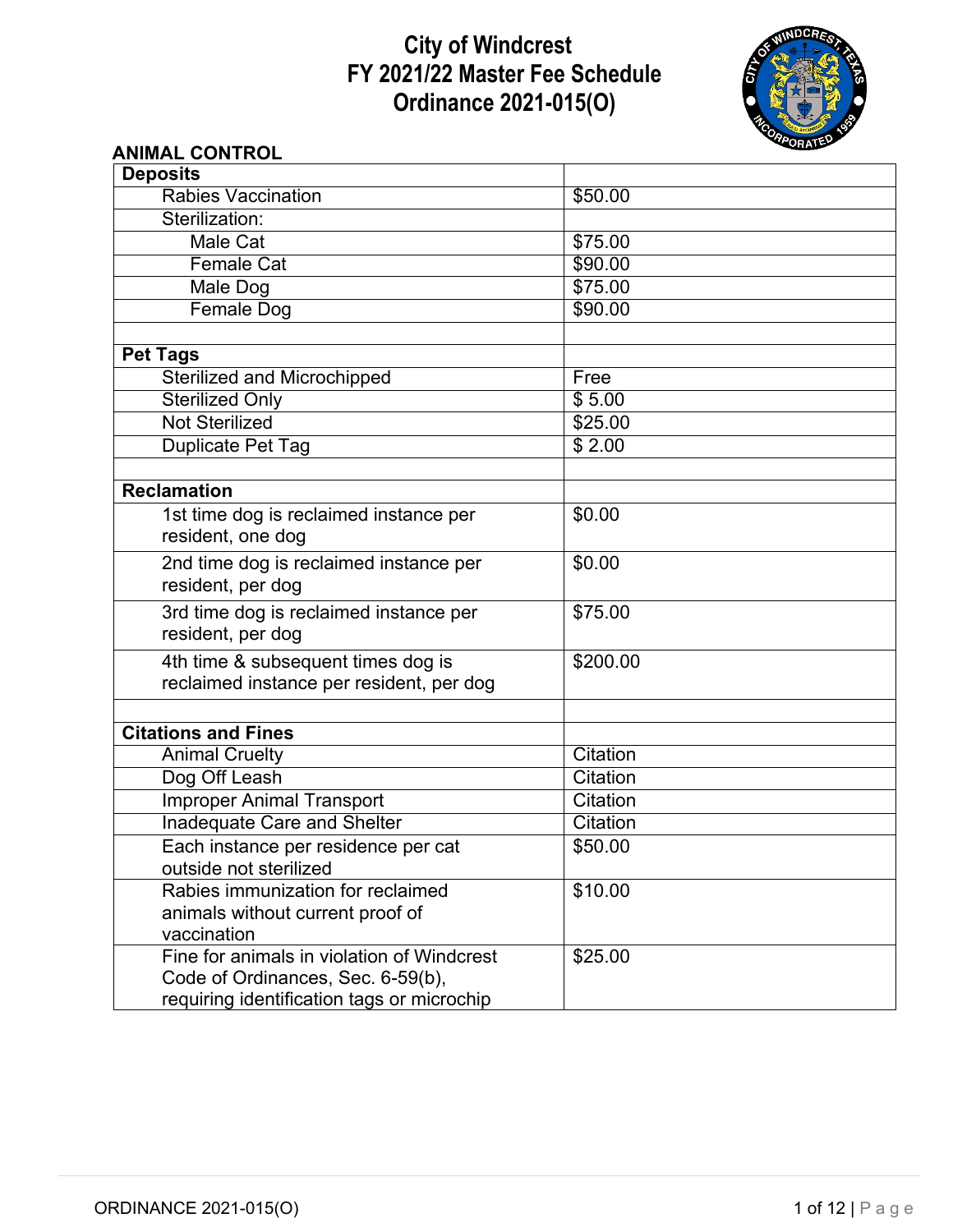| Violation of Windcrest Code of<br>Ordinances, Sec. 6-62, requiring leashing<br>or containment of dogs when under<br>owner's control but outside of owner's<br>fenced premises (The owner will also pay<br>all boarding fees) | \$100.00 |
|------------------------------------------------------------------------------------------------------------------------------------------------------------------------------------------------------------------------------|----------|
| Dogs captured who have not been<br>registered with the City, an additional<br>(No proof of vaccination cost will be paid<br>by owner)                                                                                        | \$100.00 |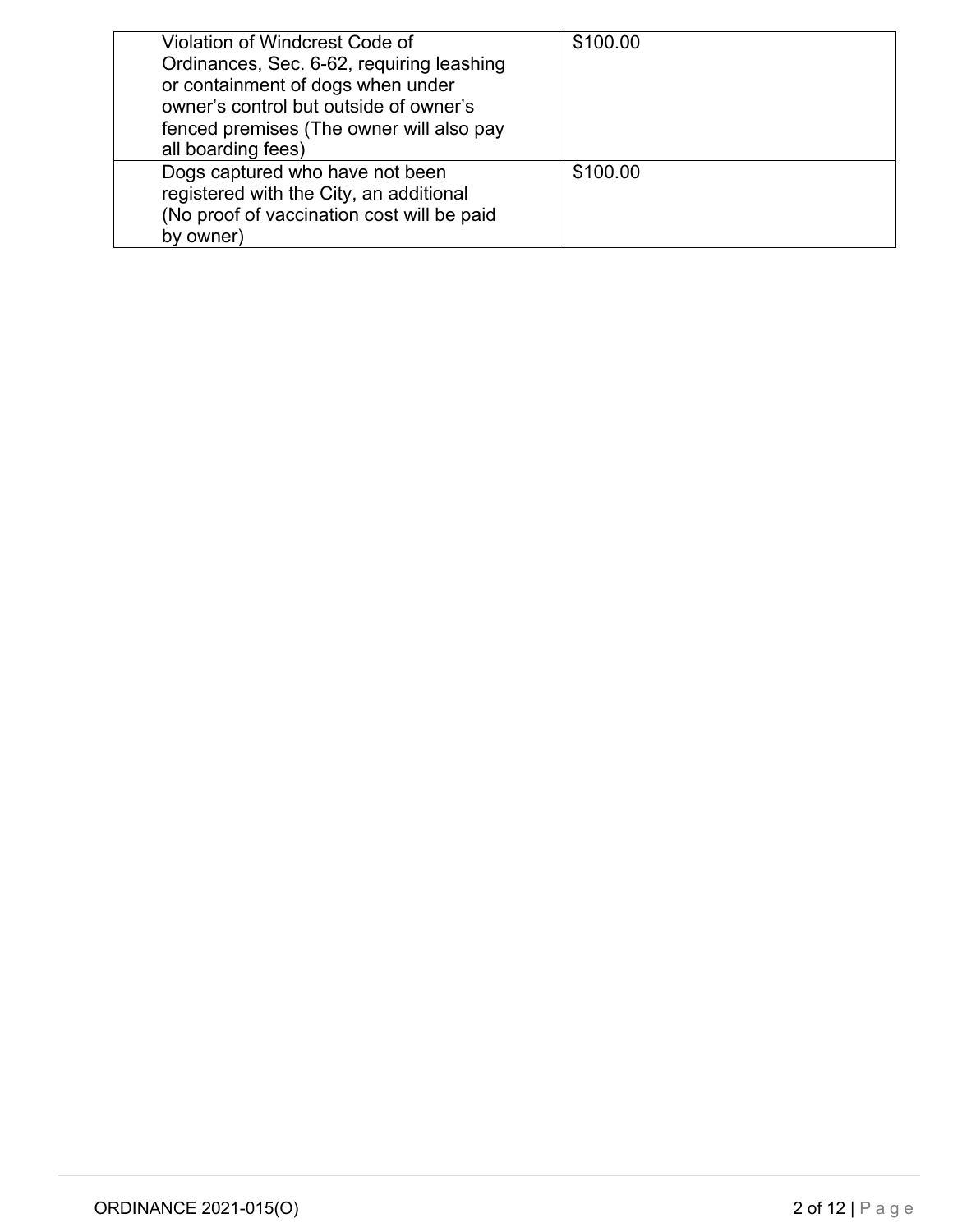## **BUILDING AND BUILDING CODE\*\***

# **A. RESIDENTIAL PERMIT FEES**

| <b>NEW CONSTRUCTION</b>                              |                                              |  |
|------------------------------------------------------|----------------------------------------------|--|
| Single-Family Residential                            | \$950.00 plus \$0.52 per square foot of      |  |
|                                                      | living space                                 |  |
| <b>Curb Cuts/Driveways</b>                           | \$50.00                                      |  |
| Certificate of Occupancy (nonrefundable)             | \$100.00                                     |  |
| Variance Request                                     | \$150.00                                     |  |
| <b>Moving Permit</b>                                 | \$100.00                                     |  |
| <b>Demolition Permit</b>                             | \$200.00                                     |  |
| <b>Dumpster Permit</b>                               | \$100.00                                     |  |
| <b>Plan Review Fee</b>                               | \$475.00                                     |  |
| <b>Revised Plan Review Fee</b>                       | \$100.00                                     |  |
| <b>Non-Compliance Fee</b>                            | \$100.00 plus 2x the permit cost.            |  |
| (Work started or performed without a permit)         |                                              |  |
|                                                      | Payment of the double fee shall not          |  |
|                                                      | relieve any person from fully complying      |  |
|                                                      | with the requirements of the Code in the     |  |
|                                                      | execution of the work, nor from any other    |  |
|                                                      | penalties prescribed herein.                 |  |
| Re-Inspection Fee (for failed inspections)           | \$75.00 per failed inspection                |  |
| Failure to Correct Fee (Code violations)             | Citation                                     |  |
| Accessory Buildings - (Buildings used as a tool      | Tier 1: 144 sq. ft $-$ 200 sq. ft.: \$50.00  |  |
| shed, greenhouse, playhouse, storage shed, or        |                                              |  |
| other similar use, located in an R-1 zoned district) | Tier 2: 201 sq. ft. $-$ 250 sq. ft.: \$75.00 |  |
|                                                      |                                              |  |
|                                                      | Tier $3:$ > 250 sq. ft.: \$100.00            |  |
|                                                      |                                              |  |
| <b>RESIDENTIAL REMODELS/MAINTENANCE</b>              |                                              |  |
| Foundation                                           | \$55.00                                      |  |
| Driveways                                            | \$55.00                                      |  |
| <b>Sidewalks</b>                                     | \$55.00                                      |  |
| Re-roofs                                             | \$55.00                                      |  |
| Fence                                                | \$55.00                                      |  |
| <b>Windows Installation/Replacement (Frame)</b>      | \$55.00                                      |  |
|                                                      |                                              |  |
| Accessory Buildings - (Buildings used as a tool      | Tier 1: 144 sq. ft - 200 sq. ft.: \$50.00    |  |
| shed, greenhouse, playhouse, storage shed, or        |                                              |  |
| other similar use, located in an R-1 zoned district) | Tier 2: 201 sq. ft. $-$ 250 sq. ft.: \$75.00 |  |
|                                                      |                                              |  |
|                                                      | Tier $3:$ > 250 sq. ft.: \$100.00            |  |
|                                                      |                                              |  |
| Variance Request                                     | \$35.00                                      |  |
| <b>Demolition Permit</b>                             | \$100.00                                     |  |
| Dumpster Permit                                      | \$50.00                                      |  |
| Plan Review Fee (Building Inspector)                 | \$55.00                                      |  |
| Revised Plan Review Fee (Building Inspector)         | \$50.00                                      |  |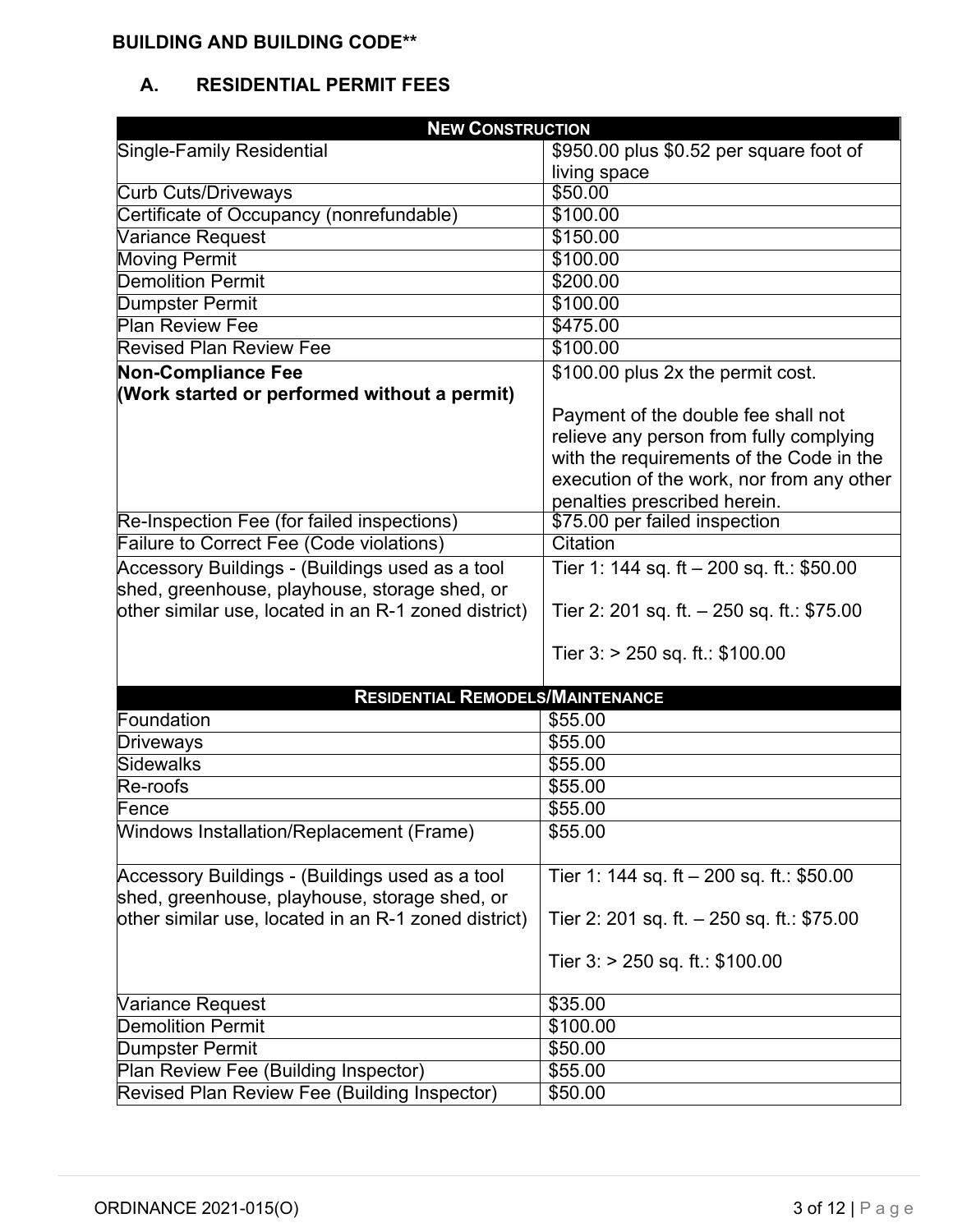| Non-Compliance Fee                              | \$50.00 plus 2x the permit cost.          |
|-------------------------------------------------|-------------------------------------------|
| (work started or performed without a permit)    |                                           |
|                                                 | Payment of the double fee shall not       |
|                                                 | relieve any person from fully complying   |
|                                                 | with the requirements of the Code in the  |
|                                                 | execution of the work, nor from any other |
|                                                 | penalties prescribed herein.              |
| Inspector Consultation or Site Visit Fee /      | \$50.00                                   |
| <b>Additional Inspection</b>                    |                                           |
| Re-Inspection Fee (for failed inspections)      | \$75.00 per failed inspection             |
| <b>Failure to Correct Fee (Code violations)</b> | Citation                                  |
| <b>RESIDENTIAL TRADE PERMITS</b>                |                                           |
| <b>Plumbing Permits</b>                         |                                           |
| <b>New Construction</b>                         | \$250.00                                  |
| Remodel                                         | \$200.00                                  |
| <b>Issue Permit (Base Fee)</b>                  | $$50 +$                                   |
| <b>Water Softener</b>                           | \$5.00                                    |
| Sewer                                           | \$5.00                                    |
| <b>Water Heater</b>                             | \$5.00                                    |
| <b>Water Piping</b>                             | \$5.00                                    |
| <b>Water Line</b>                               | \$5.00                                    |
| Gas Test                                        | \$5.00                                    |
| <b>Bath/Shower</b>                              | \$5.00                                    |
| Lavatory/Sink                                   | \$5.00                                    |
| Lawn Irrigation/Sprinklers                      | \$100.00                                  |
| <b>HVAC/Mechanical Permits</b>                  |                                           |
| <b>Issue Permit (Base Fee)</b>                  | \$50.00                                   |
| <b>New Construction</b>                         | \$200.00                                  |
| <b>Replace Unit</b>                             | \$100.00                                  |
| A/C Air Duct Replacement                        | \$150.00                                  |
| <b>Electrical Permits</b>                       |                                           |
| <b>Issue Permit (Base Fee)</b>                  | \$50.00                                   |
| <b>New Construction</b>                         | \$200.00                                  |
| Remodels                                        | \$150.00                                  |
| Temporary Meter Loop (TML)                      | \$50.00                                   |
| Temporary on Permanent Set (TOPS)               | \$50.00                                   |
| Solar Panels                                    | \$150.00                                  |
| <b>RESIDENTIAL FIRE RELATED PERMIT FEES</b>     |                                           |
| <b>Fire Sprinkler System</b>                    |                                           |
| Installation                                    | \$240.00                                  |
| Repair                                          | \$180.00                                  |
| <b>Plan Review</b>                              | \$100.00                                  |
| <b>Revised Plan Review Fee</b>                  | \$60.00                                   |
| <b>Fire Alarm System</b>                        |                                           |
| Installation                                    | \$240.00                                  |
| Repair                                          | \$180.00                                  |
| <b>Plan Review</b>                              | \$100.00                                  |
| <b>Revised Plan Review Fee</b>                  | \$60.00                                   |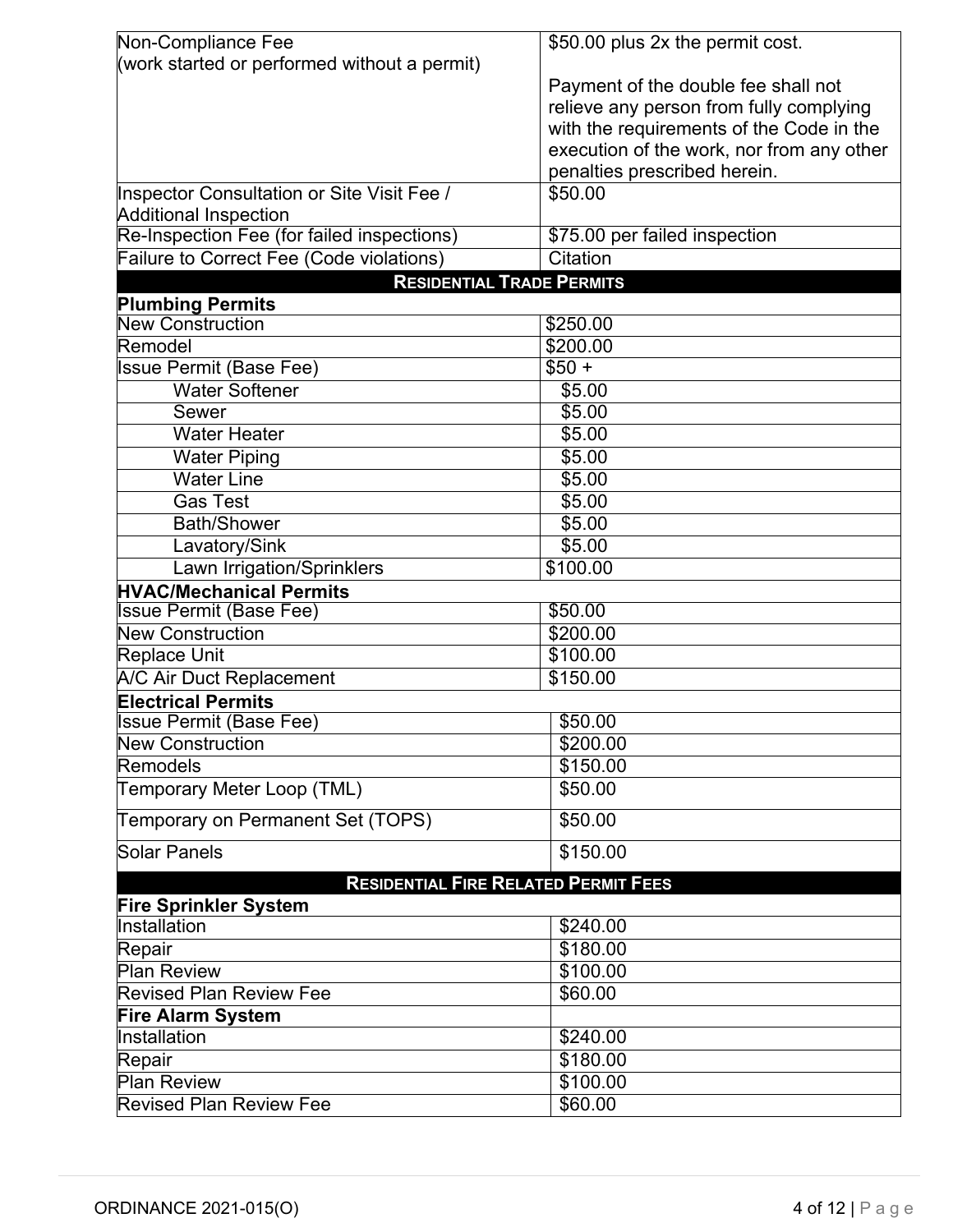### **False Alarm Fees**

| 4 or 5 False Alarms within preceding 12 months    | Citation                                                                                            |
|---------------------------------------------------|-----------------------------------------------------------------------------------------------------|
| 6 or 7 False Alarms within preceding 12 months    | Citation                                                                                            |
| 8 or more False Alarms within preceding 12 months | Citation                                                                                            |
| <b>MISCELLANEOUS RESIDENTIAL PERMITS AND FEES</b> |                                                                                                     |
| <b>Oak Tree Trimming and Removal Permit</b>       | \$5.00                                                                                              |
| Swimming Pool/Hot Tub/Spa                         | \$160.00, includes 3 feet wide deck.<br>Electrical permit required and pulled<br>by the contractor. |
| Decks, Gazebos, Pergolas, Pool Decks              | \$100.00                                                                                            |
| Drain Pool (without sewer connection)             | \$5.00                                                                                              |
| Temporary Storage Container (30 Days)             | Tier 1: Under 8 ft.: \$25                                                                           |
|                                                   | Tier 2: 8-12 ft.: \$30                                                                              |
|                                                   | Tier 3: 12 - 16 ft.: \$35                                                                           |
| <b>Permit Cancelation Fee</b>                     | 25% of original permit cost.                                                                        |

# **B. COMMERCIAL PERMIT FEE SCHEDULE**

| PERMIT FEES RELATED TO CONSTRUCTION, REMODEL, INSTALLATION, REPLACEMENT, AND DEMO |              |                                         |                                          |
|-----------------------------------------------------------------------------------|--------------|-----------------------------------------|------------------------------------------|
| \$500 or less of total value                                                      |              | \$75.00                                 |                                          |
| \$501 to \$2,000 of total value                                                   |              |                                         | $$75.00 + $3.05$ for each hundred or     |
|                                                                                   |              | fraction thereof over \$500.00          |                                          |
| \$2,001 to \$25,000 of total value                                                |              |                                         | $$75.00 + $14.00$ for each thousand or   |
|                                                                                   |              | fraction thereof over \$2,000.00        |                                          |
| \$25,001 to \$50,000 of total value                                               |              | $$391.75 + $10.10$ for each thousand or |                                          |
|                                                                                   |              | fraction thereof over \$25,000.00       |                                          |
| \$50,001 to \$100,000 of total value                                              |              |                                         | $$643.75 + $7.00$ for each thousand or   |
|                                                                                   |              | fraction thereof over \$50,000.00       |                                          |
| \$100,001 to \$500,000 of total value                                             |              |                                         | $$993.75 + $5.60$ for each thousand or   |
|                                                                                   |              |                                         | fraction thereof over \$100,000.00       |
| \$500,001 to \$1,000,000 of total value                                           |              |                                         | $$3,233.75 + $4.75$ for each thousand or |
|                                                                                   |              | fraction thereof over \$500,000.00      |                                          |
| \$1,000,000 and higher of total value                                             |              |                                         | $$5,608.75 + $3.65$ for each thousand or |
|                                                                                   |              | fraction thereof over \$1,000,000.00    |                                          |
| <b>Permanent Sign</b>                                                             |              |                                         |                                          |
| Tier 1                                                                            | ≤144 SQFT    |                                         | \$100.00                                 |
| Tier 2                                                                            | 144-400 SQFT |                                         | \$250.00                                 |
| Tier 3                                                                            | >400 SQFT    |                                         | \$500.00                                 |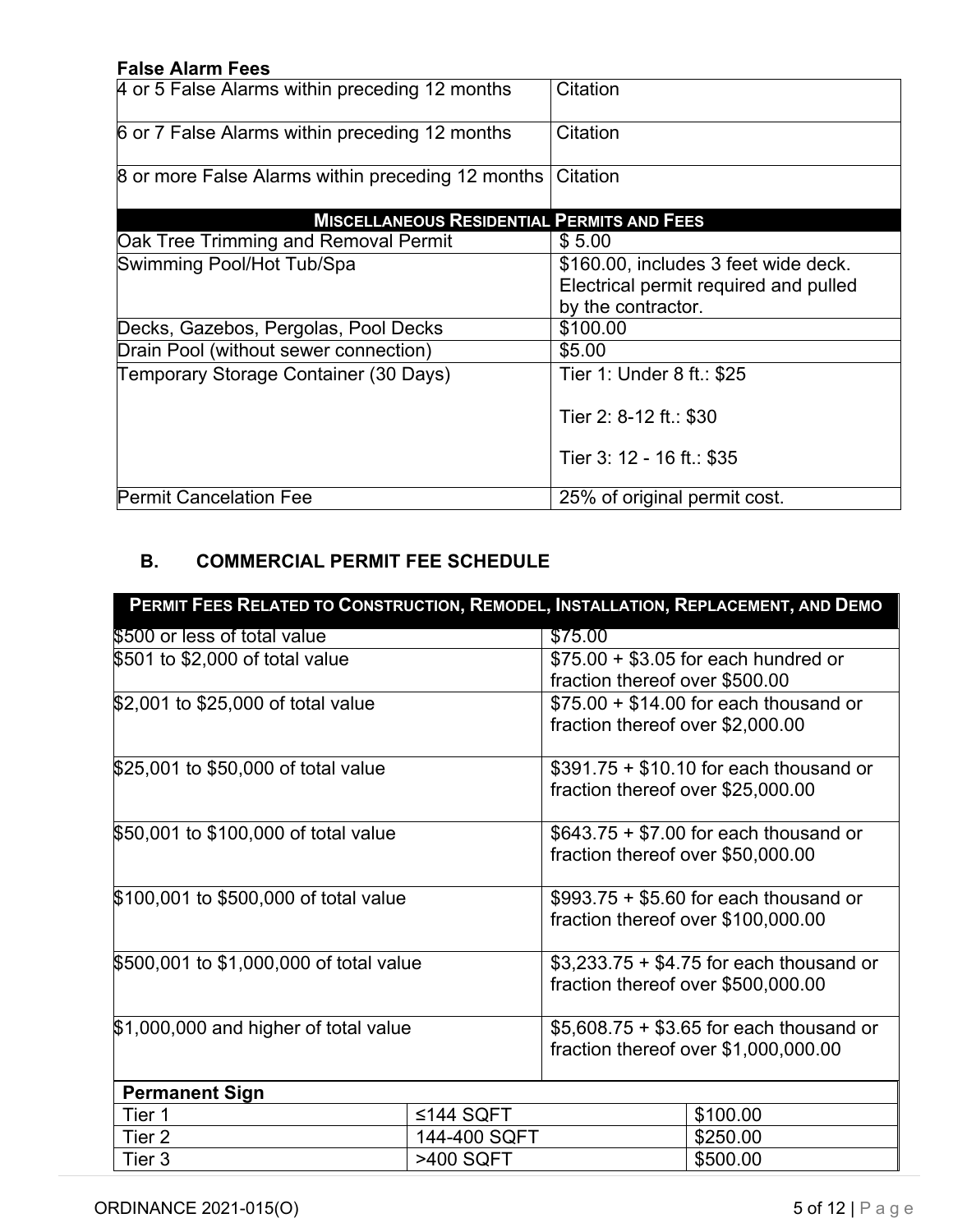| <b>Temporary Sign*</b>                                                                          | <b>Height not to exceed 8ft</b>     |                                   | \$100.00                                  |
|-------------------------------------------------------------------------------------------------|-------------------------------------|-----------------------------------|-------------------------------------------|
| *Temporary sign means any sign, banner, pennant, valance or advertising display                 |                                     |                                   |                                           |
| constructed of cloth, canvas, light fabric, cardboard, wallboard or other light materials, with |                                     |                                   |                                           |
| or without frames intended to be displayed for a limited period of time.                        |                                     |                                   |                                           |
| <b>Fence Permit</b>                                                                             |                                     | \$55.00                           |                                           |
| <b>Dumpster Permit</b>                                                                          |                                     | \$100.00                          |                                           |
| <b>Plan Review Fee</b>                                                                          |                                     | \$475.00                          |                                           |
| <b>Revised Plan Review Fee</b>                                                                  |                                     | \$100.00                          |                                           |
| Variance Request                                                                                |                                     | \$150.00                          |                                           |
| <b>Non-Compliance Fee</b>                                                                       |                                     | \$100.00 plus 2x the permit cost. |                                           |
| (Work started or performed without a permit)                                                    |                                     |                                   |                                           |
|                                                                                                 |                                     |                                   | Payment of the double fee shall not       |
|                                                                                                 |                                     |                                   | relieve any person from fully complying   |
|                                                                                                 |                                     |                                   | with the requirements of the Code in the  |
|                                                                                                 |                                     |                                   | execution of the work, nor from any other |
|                                                                                                 |                                     | penalties prescribed herein.      |                                           |
| Re-Inspection Fee (for failed inspections)                                                      |                                     | \$75.00 per failed inspection     |                                           |
|                                                                                                 |                                     |                                   |                                           |
| Failure to Correct Fee (Code violations)                                                        |                                     | Citation                          |                                           |
|                                                                                                 |                                     |                                   |                                           |
|                                                                                                 | <b>COMMERCIAL TRADE PERMIT FEES</b> |                                   |                                           |
| <b>Plumbing Permit</b>                                                                          |                                     | \$500.00                          |                                           |
| Repair/Replacement/Remodel                                                                      |                                     | \$50.00                           |                                           |
| <b>Gas Test</b>                                                                                 |                                     | \$50.00                           |                                           |
| <b>HVAC/Mechanical Permit</b>                                                                   |                                     | \$400.00                          |                                           |
| Repair/Replacement/Remodel                                                                      |                                     | \$50.00                           |                                           |
|                                                                                                 |                                     |                                   |                                           |
| <b>Electrical Permit</b>                                                                        |                                     | \$400.00                          |                                           |
| Repair/Replacement/Remodel                                                                      |                                     | \$50.00                           |                                           |
| Temporary Meter Loop (TML)                                                                      |                                     | \$50.00                           |                                           |
| Temporary On Permanent Set (TOPS)                                                               |                                     | \$50.00                           |                                           |

| <b>COMMERCIAL FIRE SYSTEM PERMIT FEES</b>         |                                              |  |
|---------------------------------------------------|----------------------------------------------|--|
| <b>Fire Related Permits</b>                       | <b>Refer to Commercial Fire Fee Schedule</b> |  |
|                                                   |                                              |  |
| <b>Fire Alarm System</b>                          | <b>Refer to Commercial Fire Fee Schedule</b> |  |
|                                                   |                                              |  |
| <b>False Alarm Fees</b>                           |                                              |  |
| 4 or 5 False Alarms within preceding 12 months    | Citation                                     |  |
| 6 or 7 False Alarms within preceding 12 months    | Citation                                     |  |
| 8 or more False Alarms within preceding 12 months | Citation                                     |  |
| <b>MISCELLANEOUS COMMERCIAL PERMITS AND FEES</b>  |                                              |  |
| Oak Tree Trimming and Removal Permit Fee          | \$5.00                                       |  |
| Contractor Registration Fee (annual)              | \$20.00                                      |  |
| <b>Business Registration Fee (annual)</b>         | \$10.00                                      |  |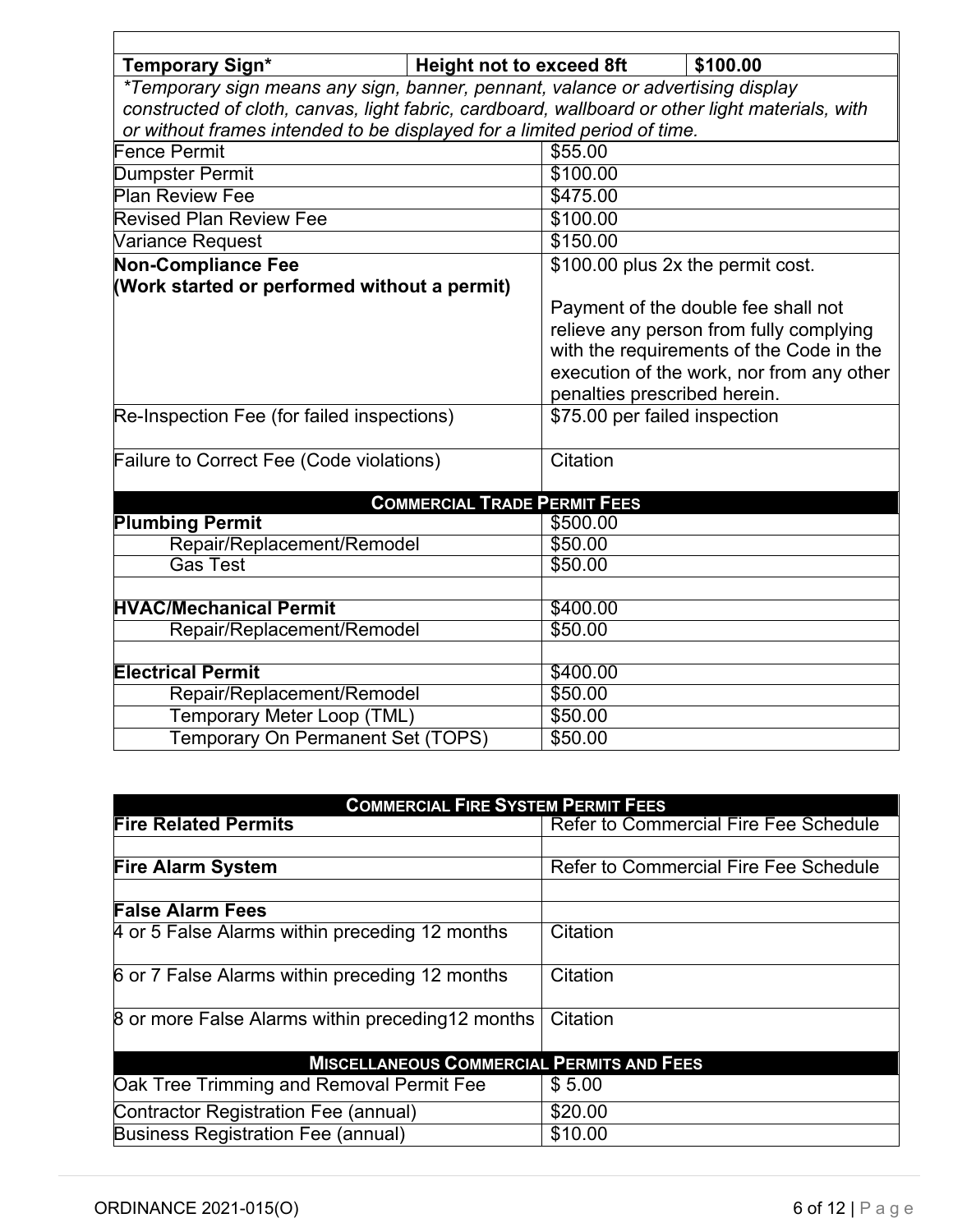| Certificate of Occupation (CoO) Fee                                            | \$110.00                    |
|--------------------------------------------------------------------------------|-----------------------------|
| (Building Inspector & Fire Marshall Inspection)                                |                             |
| <b>Health Inspector</b>                                                        | \$95.00                     |
| Certification of Occupancy (CoO) Fee                                           |                             |
| CoO Reinspection Fee (Building Inspector &<br><b>Fire Marshal inspections)</b> | \$110.00                    |
| Health Inspector CoO Reinspection Fee                                          | \$95.00                     |
| Building Inspector Consultation/Site Visit/Additional<br><b>Inspection Fee</b> | \$50.00                     |
| Health Inspector Consultation/Site Visit/ Additional<br><b>Inspection Fee</b>  | \$95.00                     |
| Fire Marshall Consultation/Site Visit/Additional<br><b>Inspection Fee</b>      | \$60.00                     |
| Temporary Storage Container<br>(30 Day expiration)                             | Tier 1: Up to 10ft.: \$50   |
|                                                                                | Tier 2: 10-25 ft.: \$100    |
|                                                                                | Tier 3: 25-40 ft.: \$150    |
| <b>Permit Cancelation Fee</b>                                                  | 25% of original permit cost |

**\*\*Note: All permits include one (1) inspection. Refer to Chapter 103 in the Windcrest Code of Ordinances for list of required permits and inspections to be pulled by the homeowner and/or contractor.**

#### **PLAT FEES\***

| Filing Fee with City - 0-5 Acres             |                                                    |
|----------------------------------------------|----------------------------------------------------|
| <b>Final Plats (including Minor Plats)</b>   | \$650.00                                           |
| Replat*                                      | \$650.00                                           |
| <b>Amending Plats</b>                        | \$650.00                                           |
| <b>Vacating Plat</b>                         | \$650.00                                           |
|                                              |                                                    |
| Filing Fee with City – 5+ Acres              |                                                    |
| <b>Final Plats (including Minor Plats)</b>   | \$650.00 plus \$50.00 per acre                     |
| Replat*                                      | \$650.00 plus \$5.00 per lot                       |
| <b>Amending Plats</b>                        | \$650.00                                           |
| <b>Vacating Plat</b>                         | \$650.00                                           |
|                                              |                                                    |
| <b>Miscellaneous</b>                         |                                                    |
| Filing Fee (fee to file and record plat with | Actual $+20%$                                      |
| <b>Bexar County Clerk)</b>                   |                                                    |
| <b>Engineer Review Fee</b>                   | Varies (Based on Billable<br><b>Hours to City)</b> |

**\*\*\*A newspaper publication fee will be assessed to all replats without vacating the preceding plat that require a variance or exception. Fee will be "Actual" + 20%.**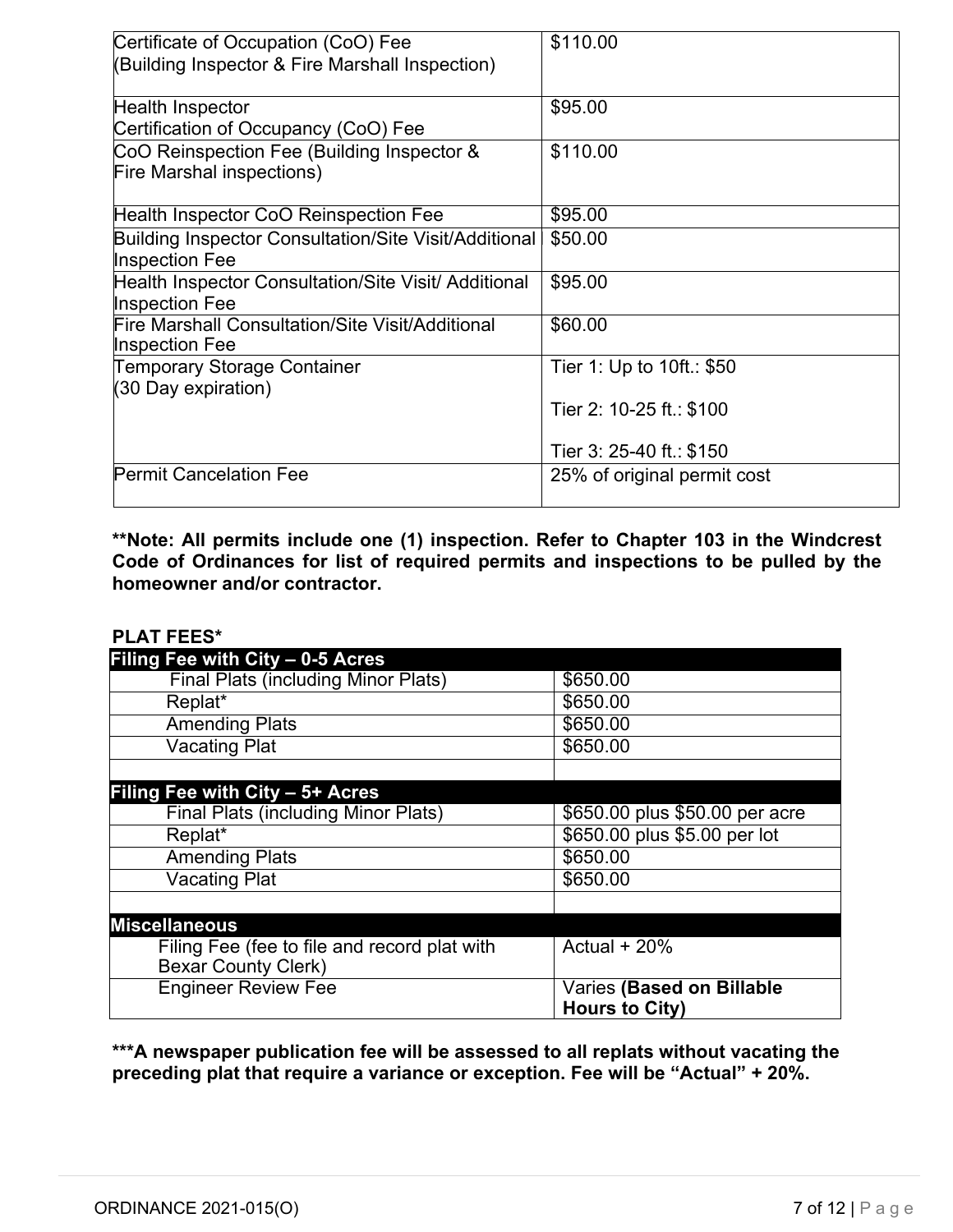## **CHARGES FOR PUBLIC INFORMATION REQUESTS\*\*\***

| <b>MATERIALS ONTO WHICH INFORMATION IS COPIED</b>                             |                     |  |
|-------------------------------------------------------------------------------|---------------------|--|
| Standard paper copy                                                           | \$0.10              |  |
| Nonstandard copy                                                              | <b>Listed Below</b> |  |
| <b>Diskette</b>                                                               | \$1.00              |  |
| Magnetic tape                                                                 | <b>Actual cost</b>  |  |
| Data cartridge                                                                | Actual cost         |  |
| Tape cartridge                                                                | <b>Actual cost</b>  |  |
| Rewritable CD (CD-RW)                                                         | \$1.00              |  |
| Non-rewritable CD (CD-R)                                                      | \$1.00              |  |
| Digital Video Disc (DVD)                                                      | \$3.00              |  |
| JAZ drive                                                                     | <b>Actual cost</b>  |  |
| Other electronic media                                                        | <b>Actual cost</b>  |  |
| <b>VHS video cassette</b>                                                     | \$2.50              |  |
| Audio cassette                                                                | \$1.00              |  |
| Oversize paper copy (e.g., 11x17, greenbar, etc.)                             | \$0.50              |  |
| Specialty paper (e.g.: Mylar, blueprint, blueline,<br>map, photographic, etc) | <b>Actual Cost</b>  |  |

# **\*\*\*Please refer to Texas Administrative Code Title 1, Part 3, Chapter 70, Rule §70.3 for additional charges applied.**

#### **CIVIC CENTER FEES**

| <b>RESIDENT</b>                                           |                                     |  |
|-----------------------------------------------------------|-------------------------------------|--|
| Deposit                                                   | \$100.00 (refundable)               |  |
| Rental                                                    | \$50.00 per hour (minimum 4 hours)  |  |
| <b>Cleaning Fee</b>                                       | \$100.00                            |  |
| Sound system                                              | \$100.00                            |  |
| *Security                                                 | \$35.00 per hour                    |  |
| Set-up fee by City Staff/Civic Center Technician          | $$25.00$ per hour                   |  |
| Linen Rental Fee                                          | \$10.00 per table                   |  |
| <b>NON-RESIDENT</b>                                       |                                     |  |
| Deposit                                                   | \$300.00 (refundable)               |  |
| Facility use, kitchen use, audio system use,              | \$1,500.00                          |  |
| and clean-up - 4 hours minimum                            |                                     |  |
| <b>Additional hours</b>                                   | \$250.00 per hour                   |  |
| <b>Cleaning Fee</b>                                       | \$100.00                            |  |
| Sound system                                              | \$100.00                            |  |
| *Security                                                 | \$35.00 per hour                    |  |
| Set-up fee by City Staff/Civic Center Technician          | \$25.00 per hour                    |  |
| Linen Rental Fee                                          | \$10.00 per table                   |  |
| <b>CIVIC ORGANIZATIONS &amp; NON-PROFIT ORGANIZATIONS</b> |                                     |  |
| Rental Fee for each meeting                               | \$25.00 for each meeting            |  |
| Rental Fee per banquet/fundraising event                  | \$50.00 for each banquet/fundraiser |  |
|                                                           | event                               |  |
| <b>Cleaning Fee</b>                                       | \$100.00                            |  |
| Sound system                                              | \$100.00                            |  |
| *Security                                                 | \$35.00                             |  |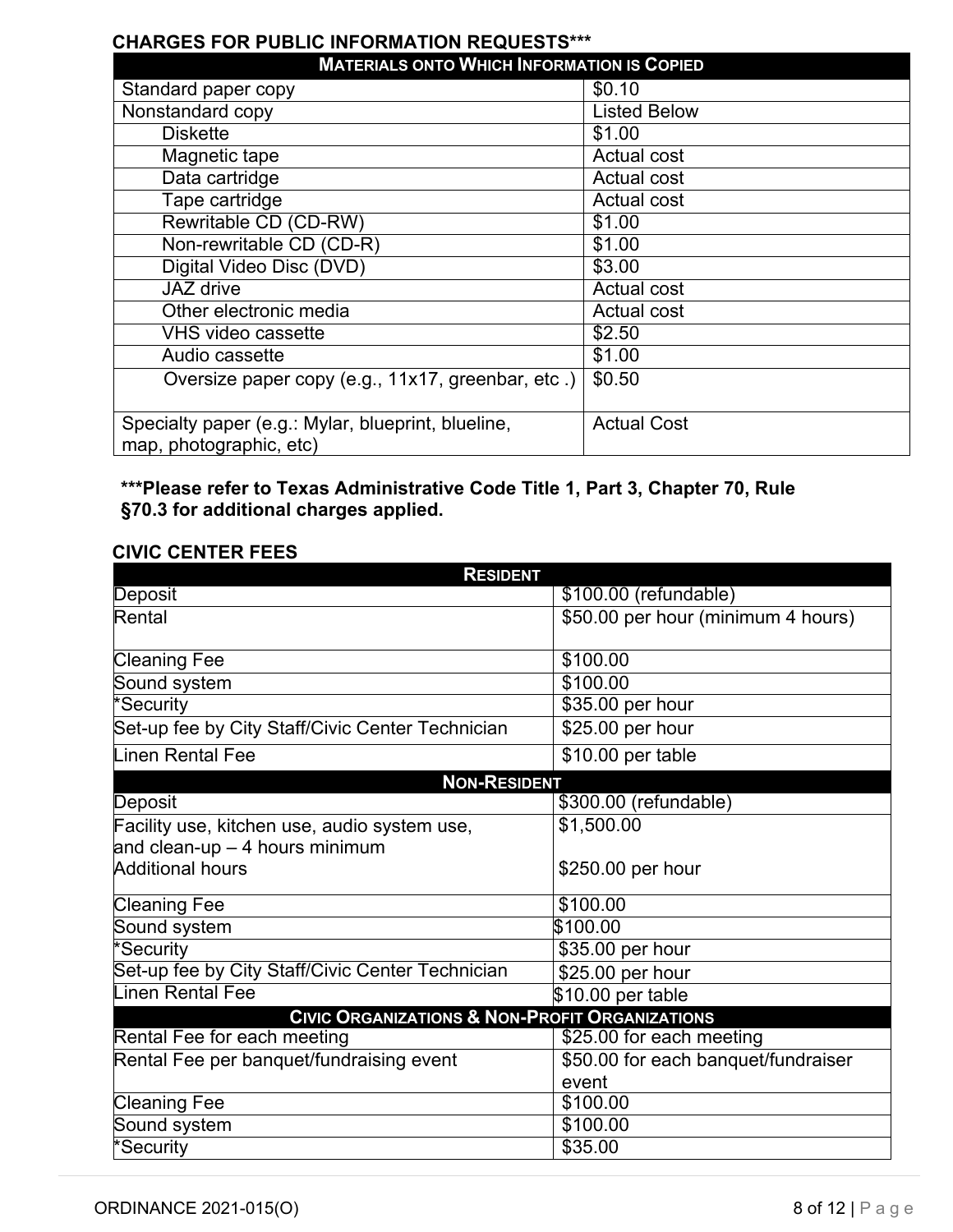| <b>Schools and Churches</b>                      | Refer to Resident rates |
|--------------------------------------------------|-------------------------|
| Set-up fee by City Staff/Civic Center Technician | $$25.00$ per hour       |
| Linen Rental Fee                                 | \$10.00 per table       |

**\*Security fee must be paid and added to the contract when scheduled event will be serving and/or providing alcohol.**

#### **GARAGE AND ESTATE SALES**

| <b>Garage Sale Permit</b>     | 0.00<br>ง |
|-------------------------------|-----------|
| <b>Estate Sale</b><br>⊩Permit | \$25.00   |

# **NOTARY FEES – WINDCREST RESIDENTS ONLY (proof of Windcrest residency required)**

| <b>ACKNOWLEDGEMENTS</b>                                                                                              |        |
|----------------------------------------------------------------------------------------------------------------------|--------|
| Taking the acknowledgement or proof of any deed                                                                      | \$0.00 |
| or other instrument in writing, for registration,                                                                    |        |
| including certificate and seal:                                                                                      |        |
| $\overline{(1)}$ for the first signature                                                                             | \$0.00 |
| (2) for each additional signature                                                                                    | \$0.00 |
| Administering an oath or affirmation with<br>certificate and seal                                                    | \$0.00 |
| All certificates under seal not otherwise<br>provided for                                                            | \$0.00 |
| Copies of all records and papers in the<br>Notary Public's Office, per page                                          | \$0.00 |
| Taking the depositions of witnesses, per<br>each 100 words                                                           | \$0.00 |
| Swearing a witness to a deposition,<br>certificate, seal, and other business<br>connected with taking the deposition | \$0.00 |
| <b>PROTESTS</b>                                                                                                      |        |
| Protesting a bill or for non-acceptance or                                                                           | \$0.00 |
| non-payment, register & seal                                                                                         |        |
| Each notice of protest                                                                                               | \$0.00 |
| Certificate and seal to a protest                                                                                    | \$0.00 |
| Protesting in all other cases                                                                                        | \$0.00 |
| <b>MISCELLANEOUS</b>                                                                                                 |        |
| All other notarial acts not provided for                                                                             | \$0.00 |

#### **SWIMMING POOL FEES \*\*Note City Pool is closed until further notice.**

| <b>DAILY FEE</b>                             | \$3.00   |
|----------------------------------------------|----------|
|                                              |          |
| <b>POOL PASSES</b>                           |          |
| <b>Resident</b>                              |          |
| Single                                       | \$60.00  |
| Couple                                       | \$90.00  |
| Family                                       | \$120.00 |
| Swim lessons, 2x/week, 1-hour daily sessions | \$40.00  |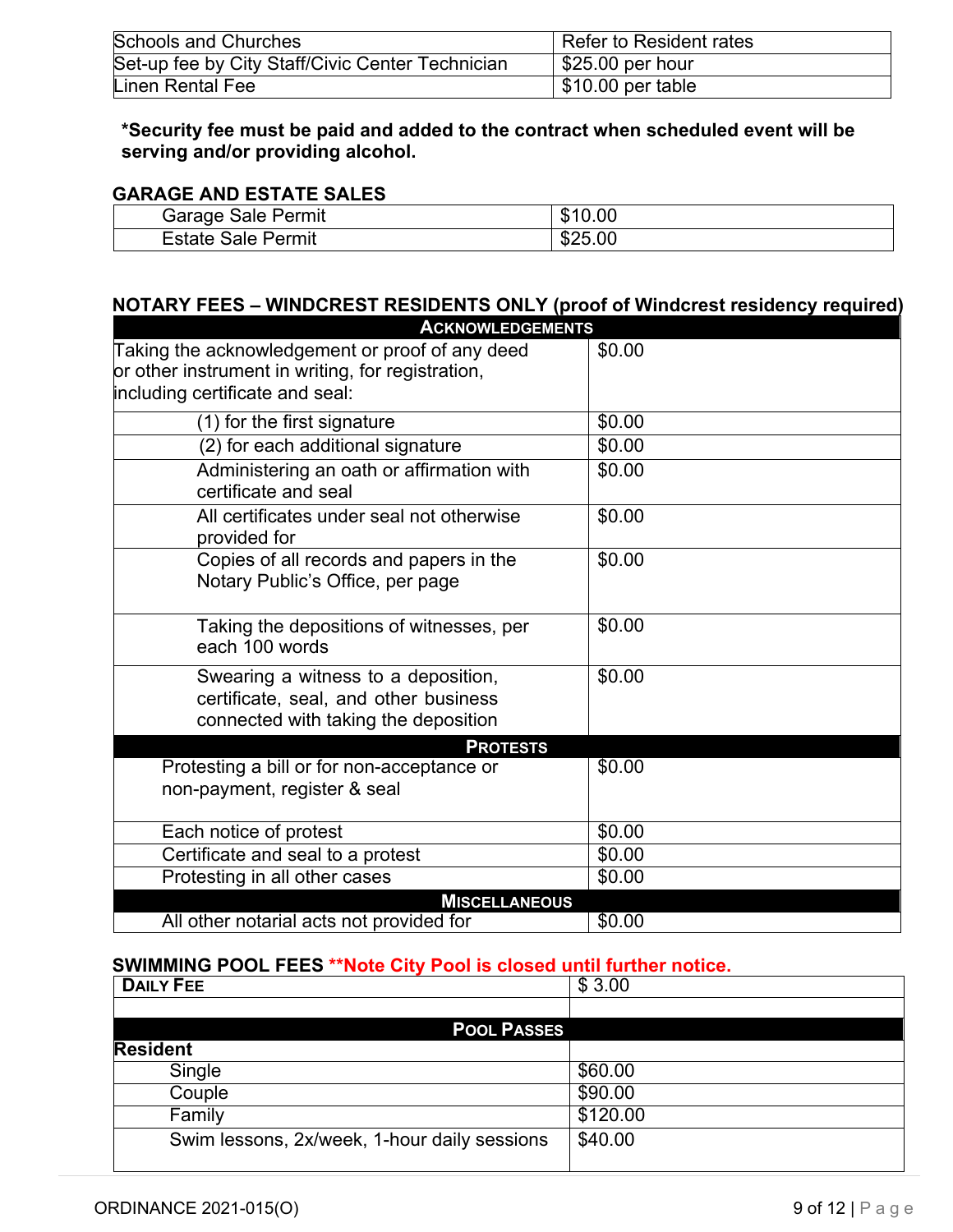| Non-Resident                                 |                      |
|----------------------------------------------|----------------------|
| Single                                       | \$125.00             |
| Couple                                       | $\overline{$}145.00$ |
| Family                                       | \$170.00             |
| Swim lessons, 2x/week, 1-hour daily sessions | \$50.00              |
| <b>SWIM TEAM</b>                             |                      |
| 1 participant in family                      | \$86.00              |
| Each additional member of the family         | \$76.00              |
|                                              |                      |
| <b>POOL PARTIES</b>                          |                      |
| Party time length: minimum of 3 hours        |                      |
|                                              |                      |
| 10-25 guests<br>Additional hours (per hour)  | \$100.00<br>\$30.00  |
| 26-50 guests                                 | \$125.00             |
| Additional hours (per hour)                  | \$30.00              |
| 51-75 guests                                 | \$197.50             |
| Additional hours (per hour)                  | \$37.50              |
|                                              |                      |
| 76-100 guests                                | \$245.00             |
| Additional hours (per hour)                  | \$45.00              |
| <b>CAMPS, DAYCARES, OTHER ORGANIZATIONS</b>  |                      |
| Per person                                   | TBD                  |

## **VEHICLE STORAGE FEES**

| Deposit                                 | \$50.00  |
|-----------------------------------------|----------|
| Small (size 8'x15')                     | \$240.00 |
| Medium (size 10'x20')                   | \$360.00 |
| Large (size 12'x33')                    | \$480.00 |
| Large (size 12'x33') with electricity   | \$600.00 |
| X-Large (size 12'x40')                  | \$624.00 |
| X-Large (size 12'x40') with electricity | \$744.00 |

# **MISCELLANEOUS PERMITS FEES AND GENERAL FEES**

| Hay Rides and Horse-drawn Carriage Permits - (Ordinance 2019-716(O)) |                        |  |
|----------------------------------------------------------------------|------------------------|--|
| <b>Application Fee</b>                                               | \$50.00                |  |
| Permit Fee for each carriage                                         | \$50.00                |  |
| General Permit Fee (MISC)                                            | \$50.00                |  |
| <b>Gathering Permit</b>                                              | \$100.00 per event     |  |
| <b>Bank NSF Fee</b>                                                  | <b>Actual Cost</b>     |  |
| Charge Back Fee                                                      | \$25.00                |  |
| <b>Credit Card Payment Convenience Fee</b>                           | \$1.00 per transaction |  |
| PayPal Payment Service Fee                                           | \$2.00 per transaction |  |
| Vehicle Storage Lost/Replacement Key Fee                             | \$25.00 per key        |  |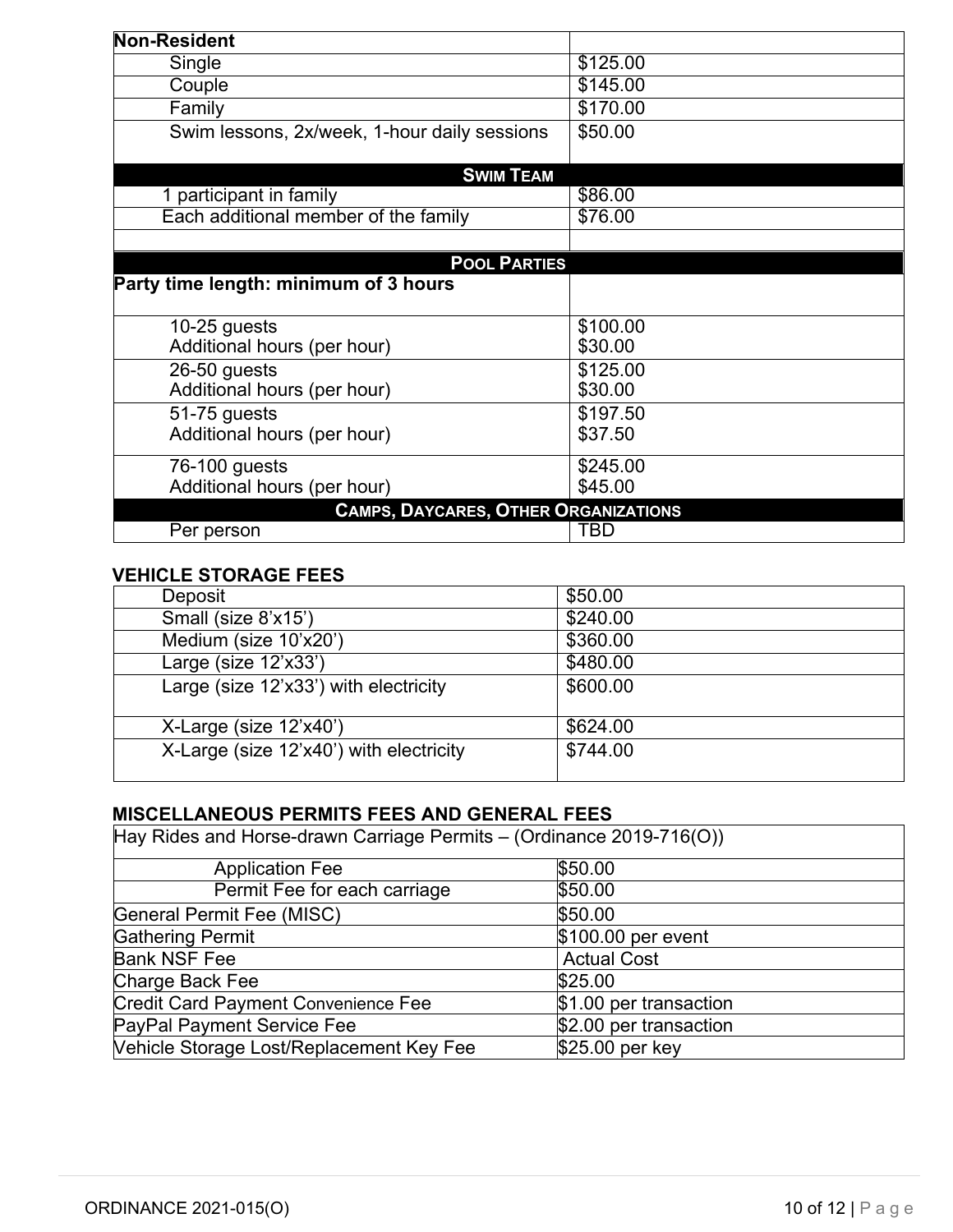## **COMMERICAL FIRE FEE SCHEDULE**

| <b>SEMI-ANNUAL INSPECTIONS</b>               |                                                  |          |          |
|----------------------------------------------|--------------------------------------------------|----------|----------|
| Tier 1 Semi-Annual:                          | $0 - 10,000$ sq. ft.                             |          | \$75.00  |
| Tier 2 Semi-Annual:                          | $\overline{10}$ ,000 - 49,999 sq. ft.            |          | \$200.00 |
| Tier 3 Semi-Annual:                          | 50,000+ sq. ft.                                  |          | \$300.00 |
| <b>Reinspection Fee:</b>                     |                                                  |          | \$90.00  |
|                                              | <b>FIRE ALARM SYSTEMS NEW INSTALLATION TESTS</b> |          |          |
| Fire Alarm Systems Tier 1:                   | $1 - 20$ sprinkler heads                         |          | \$180.00 |
| Fire Alarm Systems Tier 2:                   | 21 - 200 sprinkler heads                         |          | \$240.00 |
| Fire Alarm Systems Tier 3:                   | 201+ sprinkler heads                             |          | \$360.00 |
|                                              | <b>FIRE ALARM REMODEL TESTS</b>                  |          |          |
| Fire Alarm Remodel Tier 1:                   | Less than 10 sprinkler heads                     |          | \$60.00  |
| Fire Alarm Remodel Tier 2:                   | $11 - 20$ sprinkler heads                        |          | \$90.00  |
| Fire Alarm Remodel Tier 3:                   | 26 - 100 sprinkler heads                         |          | \$180.00 |
| Fire Alarm Remodel Tier 4:                   | 101 - 200 sprinkler heads                        |          | \$240.00 |
| Fire Alarm Remodel Tier 5:                   | 201+ sprinkler heads                             |          | \$480.00 |
|                                              | <b>FIRE ALARM PANEL REPLACEMENT</b>              |          |          |
| Fire Alarm Panel Replacement                 | Per panel up to 9                                |          | \$120.00 |
| <b>SPRINKLER SYSTEM INSPECTIONS</b>          |                                                  |          |          |
| Sprinkler System Modification Tier 1:        | 0 heads                                          |          | \$60.00  |
| <b>Sprinkler System Modification Tier 2:</b> | 1 - 10 heads                                     |          | \$90.00  |
| <b>Sprinkler System Modification Tier 3:</b> | 11 - 200 heads                                   |          | \$120.00 |
| <b>Sprinkler System Modification Tier 4:</b> | $201+$ heads                                     |          | \$150.00 |
|                                              | <b>FIRE PROTECTION PLAN REVIEW</b>               |          |          |
| <b>Fire Protection Plan Review</b>           |                                                  |          | \$100.00 |
|                                              | <b>UNDERGROUND FIRE LINE</b>                     |          |          |
| \$240.00<br><b>Underground Fire Line</b>     |                                                  |          |          |
|                                              |                                                  |          |          |
| <b>FIXED PIPE SYSTEMS</b>                    |                                                  |          |          |
| <b>Fixed Pipe Systems</b>                    |                                                  | \$180.00 |          |
| Fixed Pipe for UL 300 Compliance             | No Major Pipework                                | \$90.00  |          |